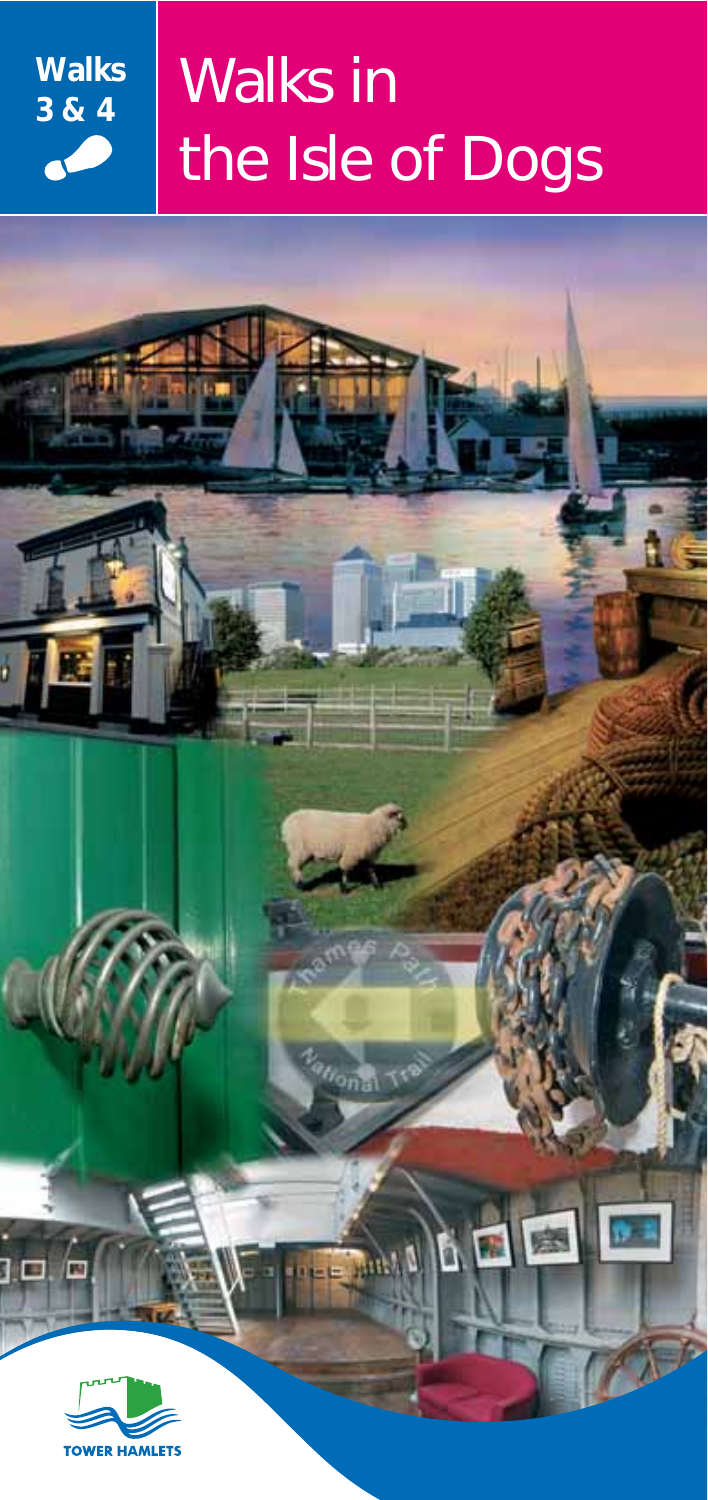#### **North Isle of Dogs and Canary Wharf Walk 3**



- Dock Police Cottages
- Dockmasters House
- West India Quay Warehouses
- Museum of Docklands
- Ledger Building
- Floating footbridge
- Cabot Square
- No. 1 Canada Square
- Canary Wharf Jubilee Line station
- Billingsgate Fish Market
- Bridge House
- Nelson House
- Gun Pub
- Blue Bridge
- Storm Water Pumping Station

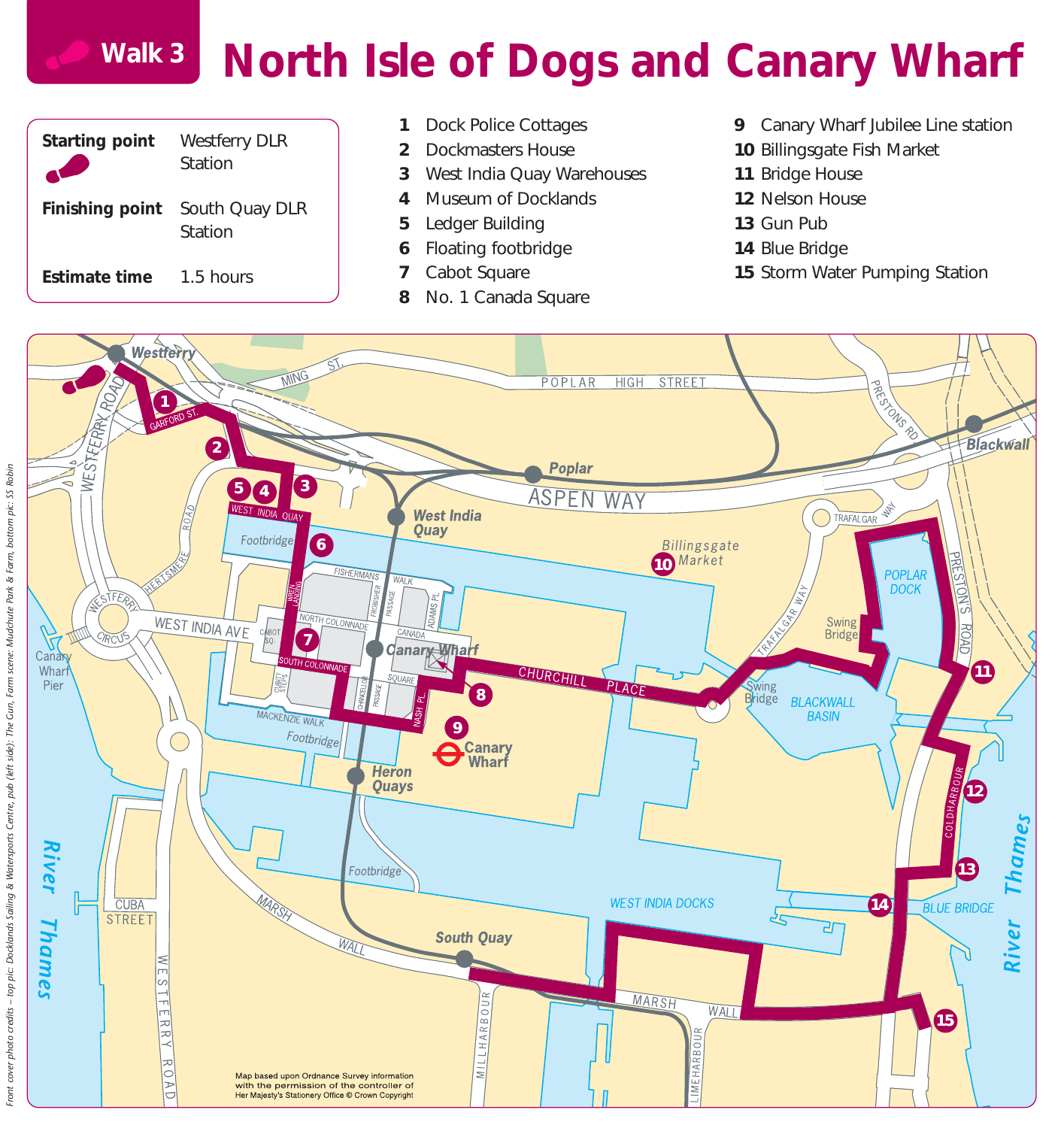From Westferry DLR cross the Westferry Road and follow the path running between an attractive yellow and blue housing development. Turn right and left into Garford Street. On your right you will see the **Dock Police Cottages (1)** built in 1807 for the Dock Police Force, formed in 1802.

At the end of the road turn right to **Dockmasters House (2)**. This Georgian building has had many uses. The current restaurant and bar it houses is being refurbished and is due to reopen mid 2008. Designed in 1807 by Thomas Morris, the engineer to the West India Dock Company, it was first used as an excise office, then a tavern, then a Dock Managers office, but strangely never used by a Dockmaster!

At the end of the road, turn left onto Hertsmere Road where you will see the imposing **West India Quay Warehouses (3)**. These magnificent Grade 1 listed buildings are two of an original group of nine warehouses built in the early nineteenth century – the other seven warehouses were destroyed during bombing in the Second World War. They have been carefully restored and converted into an attractive development of apartments above and a mix of shops, bars and restaurants below. Locate the entrance and make your way through to West India Quay – a great place for outdoor eating.

Turn left to the **Museum of Docklands (4)** housed within this spectacular Georgian warehouse, and home to a vast collection of objects and materials spanning 2,000 years of 'London's River, Port and People'. Next door is the **Ledger Building (5)**, another Grade 1 listed building, once used to keep the records on everything that came in and out of the docks. It has been converted into a restaurant.

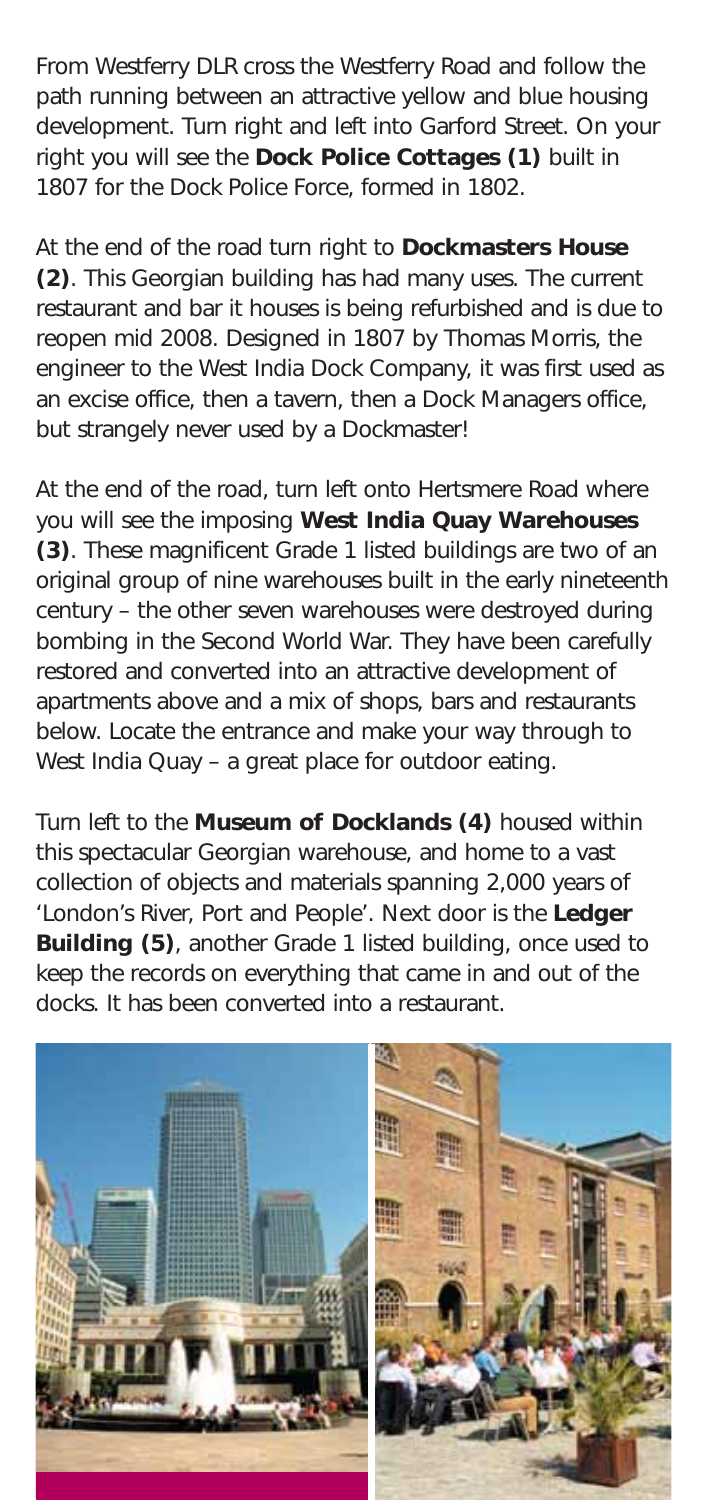

Cross the green **floating footbridge (6)** to Wren's Landing, up some steps and across the road into **Cabot Square (7)**. This pleasant tree-lined open space is a popular lunchtime spot, and during the summer is a setting for outdoor arts and events. From here are fine views of the City. Pause for a moment to take in the scale of Canary Wharf. The 240-metre tower that dominates the skyline is **No. 1 Canada Square (8)**, designed by American Architect, Cesar Pelli.

Make your way to the right of the Canary Wharf Tower, turn right into Chancellor Passage and left past several bars to bring you to **Canary Wharf Jubilee Line station (9)**. Designed by Norman Foster Associates, this vast underground building feels more like a cathedral than a tube station with its huge columns and curved glass entrance canopies.

Go up the steps in front of the Tower and turn right along Churchill Place to Cartier Circle Roundabout and Trafalgar Way. From here are fine views across to **Billingsgate Fish Market (10)**.

Locate a pedestrian bridge on the right of the road through a colourful tall development to bring you to Blackwall Basin. The walkway bends round to the left to reach Poplar Dock, now an attractive marina full of colourful canal boats.

Continue to follow the path around the dock, past two restored dock cranes and into a tree-lined walkway. The wall to your left is the top of part of the original dock wall, built in 1828-29 to protect the docks. It has recently been renovated and is now Grade 1 listed.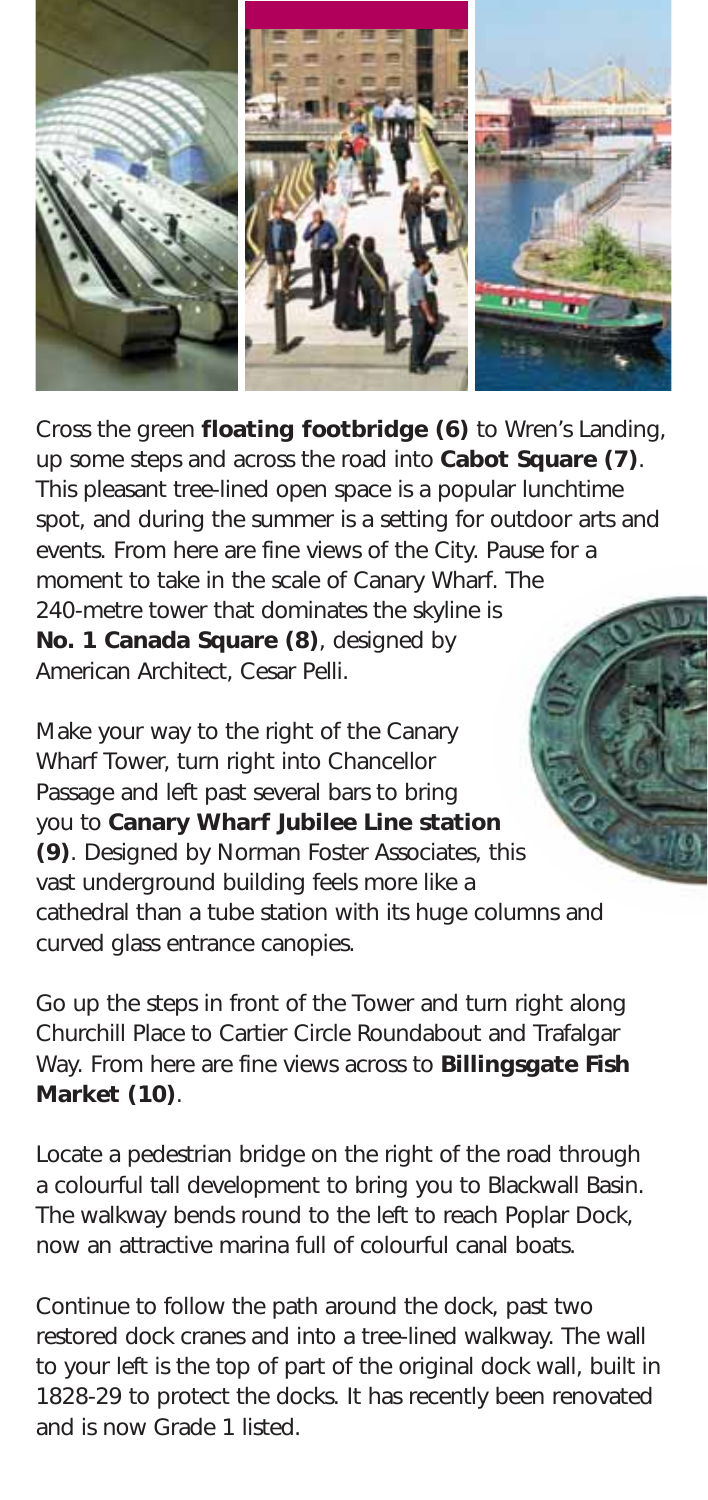Exit onto Prestons Road and turn right past **Bridge House (11)**. This Grade 2 listed building was designed by the engineer John Rennie and was completed in 1819 as a home for the Superintendent of the West India Dock Company. In the 1950s it became a police training college.

Continue over the original entrance to Blackwall Basin, where there are good views of Canary Wharf and, to the left, the  $O<sub>2</sub>$ Arena, formerly the Millennium Dome.

Turn left into Coldharbour. Immediately in front of you are two superb 18th century houses, Isle House and next door, **Nelson House (12)**. Endless scandalous stories abound about Lord Nelson and Lady Hamilton using Nelson House as a tryst, as well as underground passages to the Gun Pub. Unlikely, but amusing tales nonetheless.

> This very attractive lane ends at the **Gun Pub (13)**. This area used to have a foundry called Gun Yard and the original inn would have been built to serve gunsmiths, foundry workers and sailors.

Turn right past a row of dockers cottages and left back onto Prestons Road across the **Blue Bridge (14)**, to the junction, then left into Stewart Street, where you will immediately see the imposing **Storm Water Pumping Station (15)**, designed in 1989 by John Outram Associates and winner of several architectural awards. Here storm water is pumped up into a big surge tank from where it drains by gravity into the Thames. The jet engine type fan in the pediment is functional and expels sewer gases from the station.

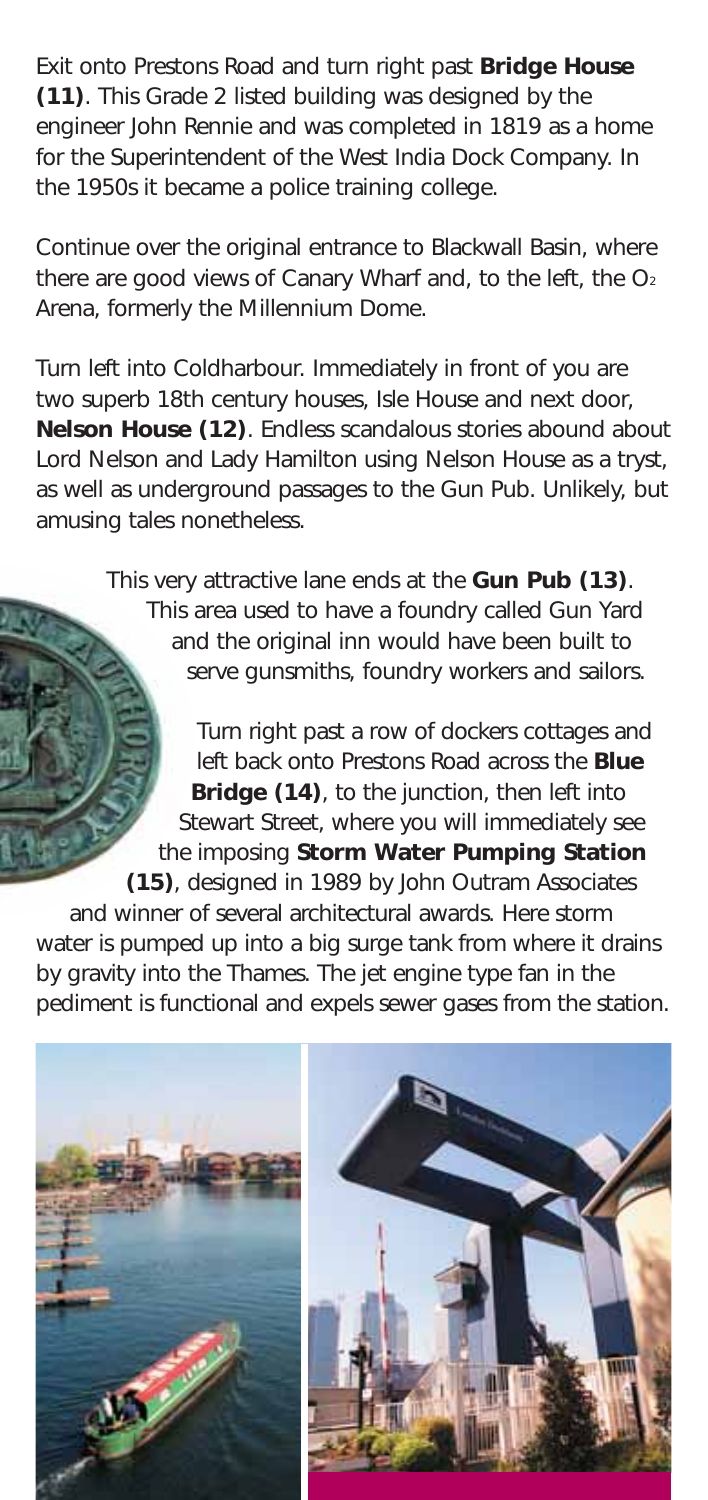

Retrace your steps back to the junction and cross the road into Marsh Wall. Turn right past Jack Dash House, and into Lawn House Close and follow the Dockside Walkway which will bring you back to Marsh Wall. Turn right, South Quay DLR Station is a short distance from here.

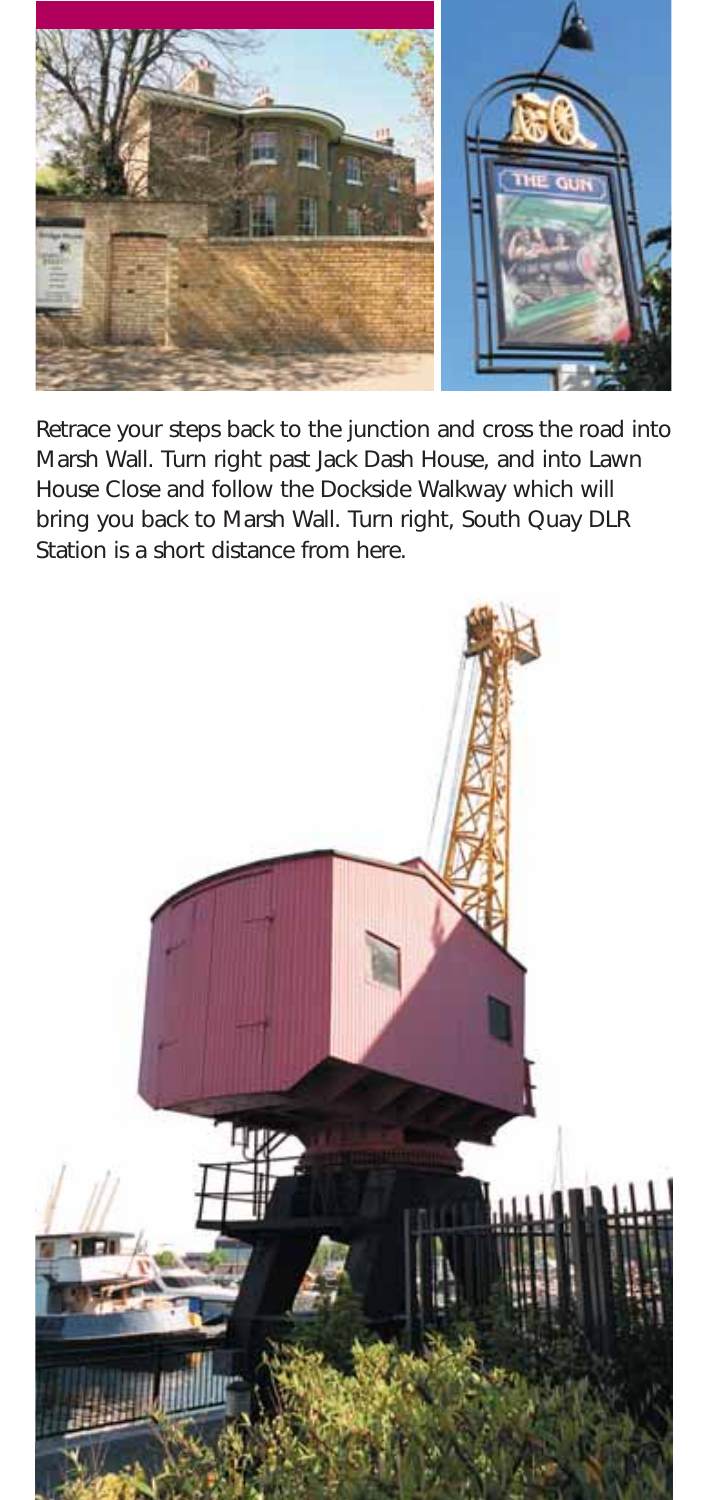# **Further information**

For more detailed information take a look at www.towerhamlets.gov.uk/data/discover

### **Eating and drinking**

Give your taste buds a treat in the area's many restaurants, bars and pubs. To find out more look for the **Waterside restaurants, bars and pubs guide** or visit www.towerhamlets.gov.uk/data/discover/data/ eating-drinking/data/waterside.cfm **Canary Wharf restaurants and bars** www.mycanarywharf.com Customer information line: 020 7477 1477 **Brick Lane restaurants** www.bricklanerestaurants.com

## **Shopping**

For a fun guide to the more unusual and unique shops in the area, pick up a copy of the **Quirky Shopping Guide or visit** 

www.towerhamlets.gov.uk/Quirky to view an online version. To request a hard copy of the Guide, please email tourism@towerhamlets.gov.uk For shops in Canary Wharf visit www.mycanarywharf.com

### **Other walks**

Why not try our Movie Map? Visit www. towerhamlets.gov.uk/data/discover/data/walks

### **Getting here**

All walks start at an Underground station or DLR (Docklands Light Railway) station. Or you could travel by river one way and return on the raised track of the DLR. Regular commuter cruises call at the piers at the Tower, Canary Wharf, Masthouse Terrace and QE2 (next to the O<sub>2</sub> Arena). For up-to-date riverboat schedules visit www.thamesclippers.com or call 0870 781 5049.

A large print version of this leaflet is available by contacting 020 7364 4958 or visiting www.towerhamlets.gov.uk







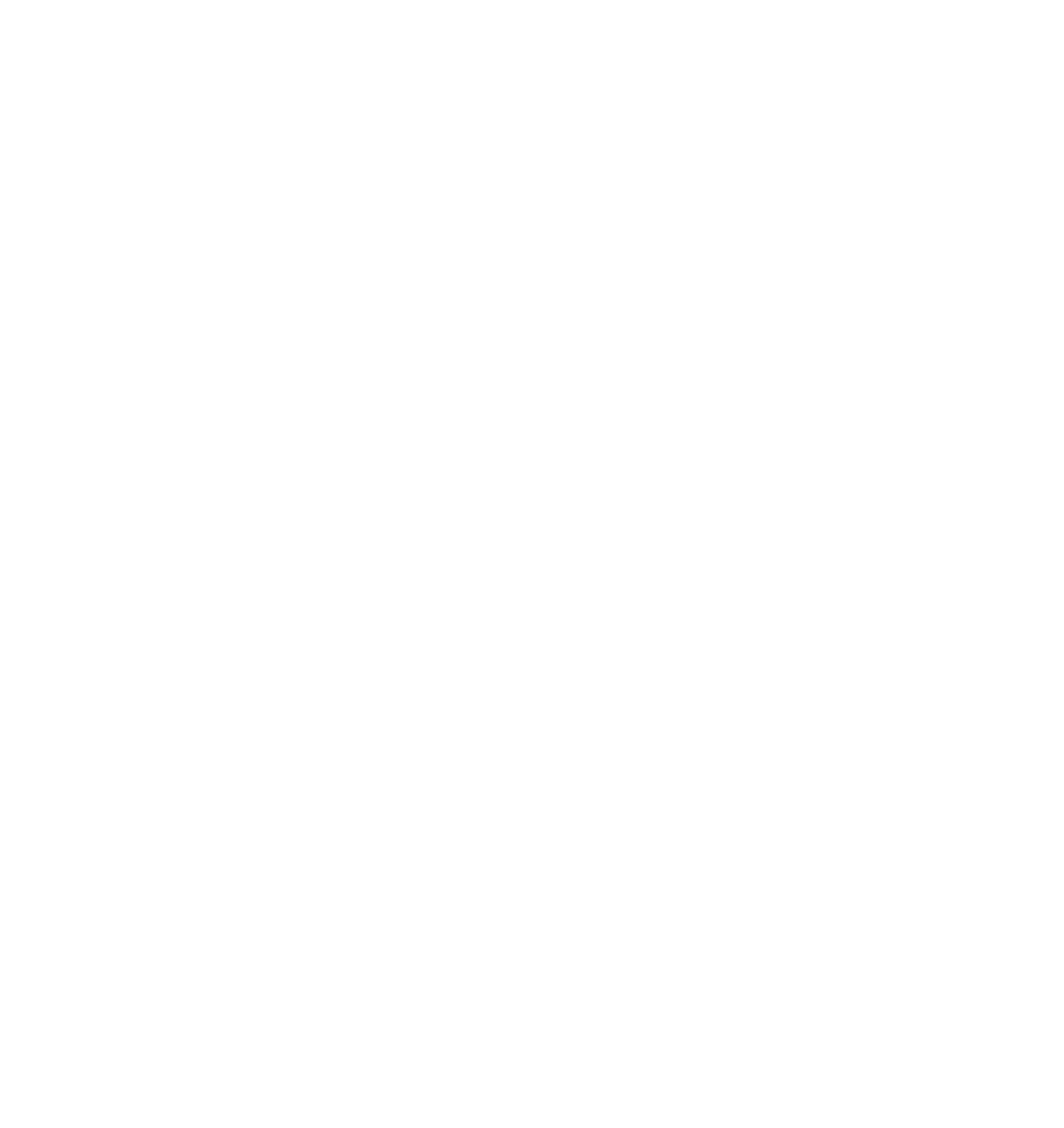

The Thames Path is a national trail extending 180 miles from the river's source in Gloucestershire to the Thames Barrier in London. This section of the path, just under 3 miles long, runs on the north side of the Thames from Limekiln Dock to Island Gardens, taking in some of the most interesting riverside in London.

From Westferry DLR Station, turn left into Limehouse Causeway, and left into Three Colt Street. Turn right before Limekiln Wharf to bring you into **Limekiln Dock (1)**. Limekiln Wharf is built on the site of England's first soft paste porcelain factory, dating from the 1740s. The first passengers for Australia left from Dunbar Wharf nearby. The charming old warehouses here give an impression of how many of the old London docks and wharves once looked.

The contrasting modern footbridge was built in 1996 to provide a riverside pedestrian link between Canary Wharf and Limehouse. Turn left to follow the river down to **Canary Riverside (2)**.

Make your way up some steps to **Westferry Circus (3)**. The railings and gates surrounding this peaceful garden were designed by Guiseppe Lund and symbolise the seasons.

Return to the river. From Canary Wharf Pier, various ferry services stop here on their way up, down and across the river. On the opposite bank you can see Columbia Wharf, now part of the Hilton London Docklands.

Continue on round the old dock entrance to see on your left the **Traffic Light Tree (4)** by Pierre Vivant that stands in the middle of Heron Quay roundabout. Continue back round to the river, past **Cascades (5)**, a building whose style reflects its nautical surroundings with turrets and portholes. It was the first residential development of its kind on the Isle of Dogs.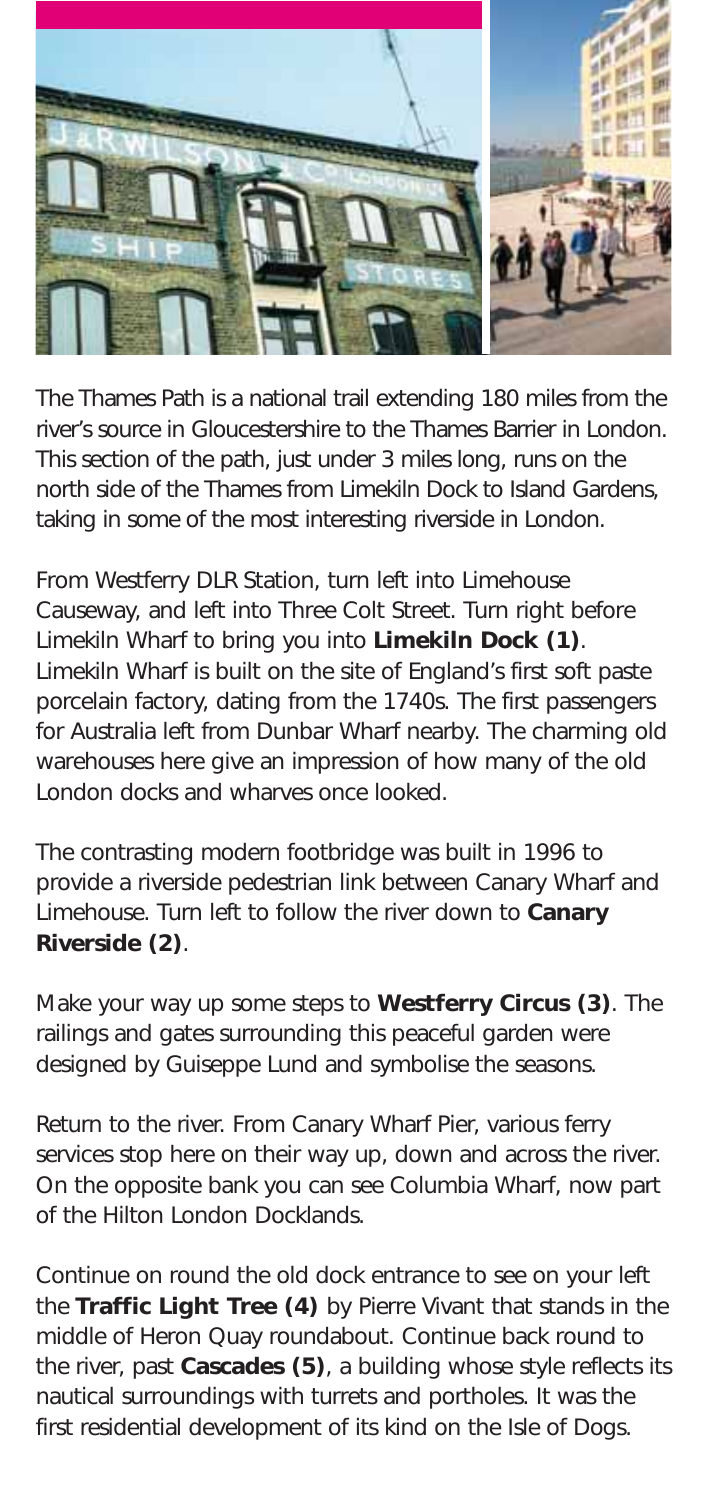Turn left into Cuba Street. This street was opened in 1812 and was once the main road into the heart of the Isle of Dogs, which until then was almost totally uninhabited. A former landlord reputedly haunts **The Rogue Trader (6)** (formerly called The Blacksmiths Arms), the oldest pub on the Island at the end.

Turn right into Westferry Road and past **Sir John McDougall Gardens (7)**. As the road bends to the left you will pass **Westferry Printers (8)**. The Daily Telegraph is amongst the newspapers printed here. **The Docklands Sailing and Watersports Centre (9)** is next door.

Opposite the Sailing Centre is the **former lock onto Millwall Dock (10)**. Built between 1865-1867, this was at the time the largest lock in London. It was 80 ft wide, and had two chambers of 247 and 198 ft. Badly damaged in the War, it was dammed up in 1956, but has recently undergone major refurbishment.

Continue along Westferry Road to a small brick Italianate chapel on your left, **St Paul's Presbyterian Church (11)**. Thomas Knightly built this charming little chapel in 1856. John Scott Russell who was building Isambard Kingdom Brunel's ship 'The Great Eastern' nearby, laid the Foundation Stone. The church was built for the Scottish shipyard workers. It is now an arts centre, The Space, and hosts a variety of events from classical music recitals to contemporary art exhibitions. The small, relaxed café upstairs is good for a cup of tea and light meals.

Turn right after St Edmunds Primary School and into Napier Avenue to return to the riverside and the Thames Path to reach the **launching site of 'The Great Eastern' (12)** – Brunel's magnificent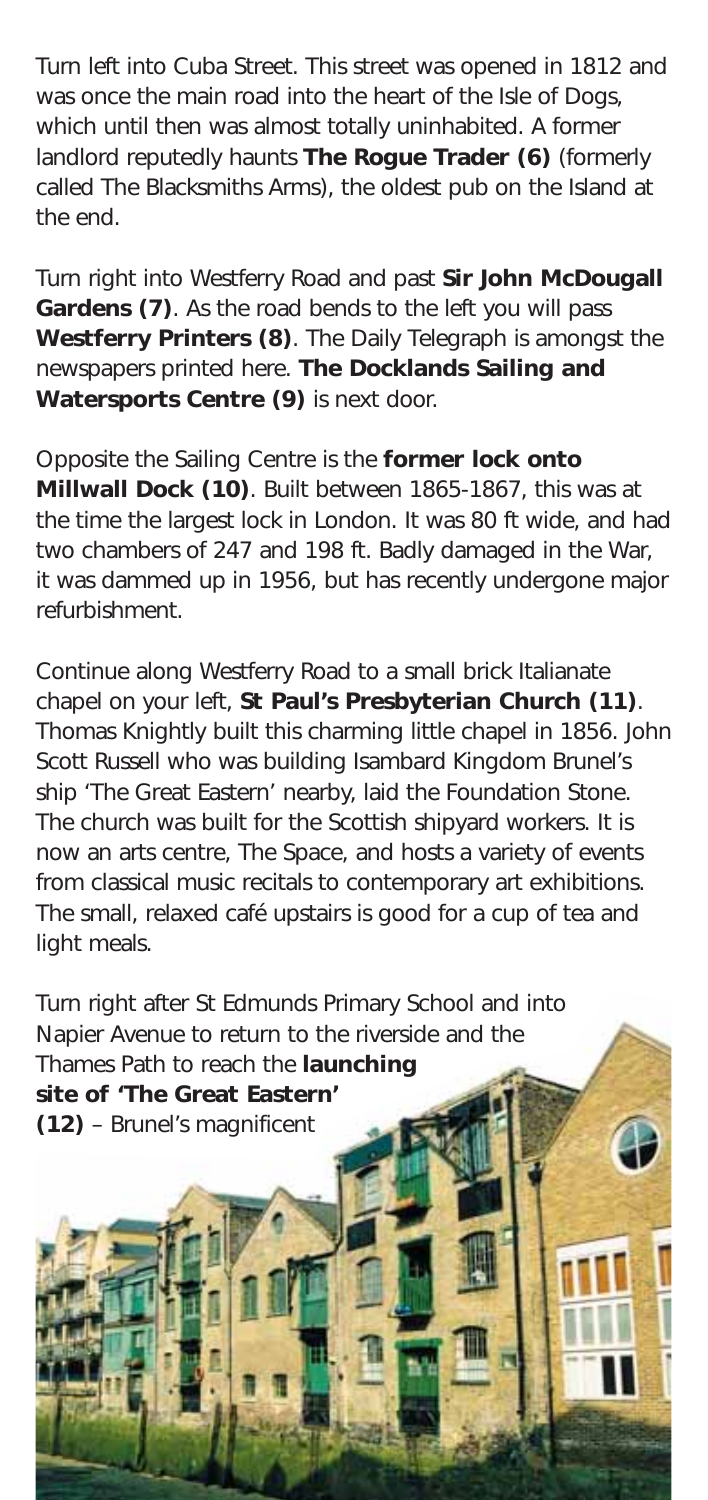

and ill-fated ship. Her great size, at 680 ft long and 18,915 tons gross, meant she had to be launched sideways. Several of the original timber balks forming the slipway can still be seen.

The building on the right forms part of **Burrell's Wharf (13)**, a former shipyard built in 1885 specialising in building iron ships, the most famous of which was the Great Eastern. Inside Burrell's Wharf there are several unusual and listed buildings; an octagonal chimney and the Gantry House and Mast House, both Grade 2 listed Victorian Buildings.

As you continue walking along the riverside, Greenwich and the Cutty Sark comes into view. The path once more turns away from the river into Rainbow Avenue. Turn right and immediately left to bring you back to Westferry Road. At the junction with East Ferry Road is **Millwall Fire Station (14)**, built in 1904-05 in the Queen Anne style characteristic of fire stations of that period; the original stables for horses were converted into a mess room and offices in 1925. Turn right here into Ferry Street. The Ferry House pub once served the needs of people like Samuel Pepys crossing to and from Greenwich by ferry.

At the end of Ferry Street is **Johnson's Draw Dock (15)**. Much of the area close by was occupied by industries that required access to the river, which was extremely limited and mainly provided by Johnson's Draw Dock. Later used as a scrapyard, it was refurbished in 1988.

Continue on into Saunders Ness Road and **Island Gardens (16)**. This area was originally a dump and became known as 'Scrap Iron Park' in the early 19th century. The pollution and growth of industrial developments on the Island caused concern at Greenwich Hospital across the river and the area was cleared and laid out as a much-needed riverside park space